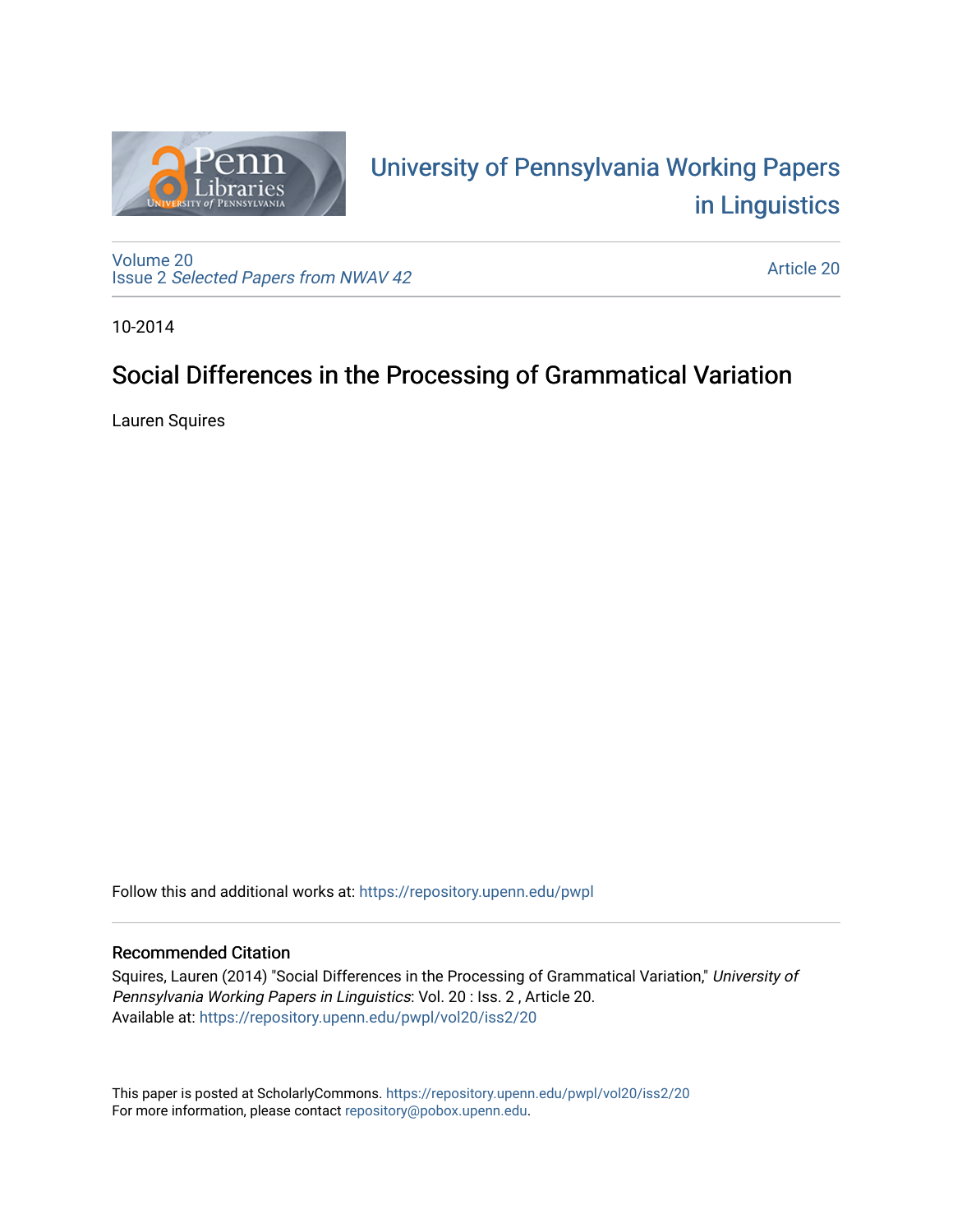# Social Differences in the Processing of Grammatical Variation

## **Abstract**

This paper presents analysis of data aggregated from three experiments, investigating whether there are social differences in the processing of sociolinguistic variation. Three self-paced reading experiments tested the processing of variable subject-verb agreement in English. Sentences appeared in one of three agreement conditions: standard [singular+*doesn't*] or [plural+*don't*], nonstandard [singular+*don't*], or "uncommon" [plural+doesn't]. While the nonstandard form is common in vernacular English dialects, the uncommon form is not known to be a dialect variant. For participants as a whole, relative to standard sentences, both nonstandard and uncommon sentences took longer to read. Uncommon sentences took the longest, reflecting participants' greater familiarity with the nonstandard compared to uncommon form. To explore social differences, I compared responses by grouping the data on three social dimensions: class (higher- and lower-class participants), race (white and African American participants), and sex (female and male participants). The hypothesis was that if these social groups map onto differences in linguistic experience/knowledge, such differences would be reflected in different responses to the nonstandard variant. The main findings are a) groups show differences in reading speed, independent of agreement, and b) agreement was not a significant predictor of reading times for the African American participant group. I discuss the implications for experimental methodology and future research on sociolinguistic perception.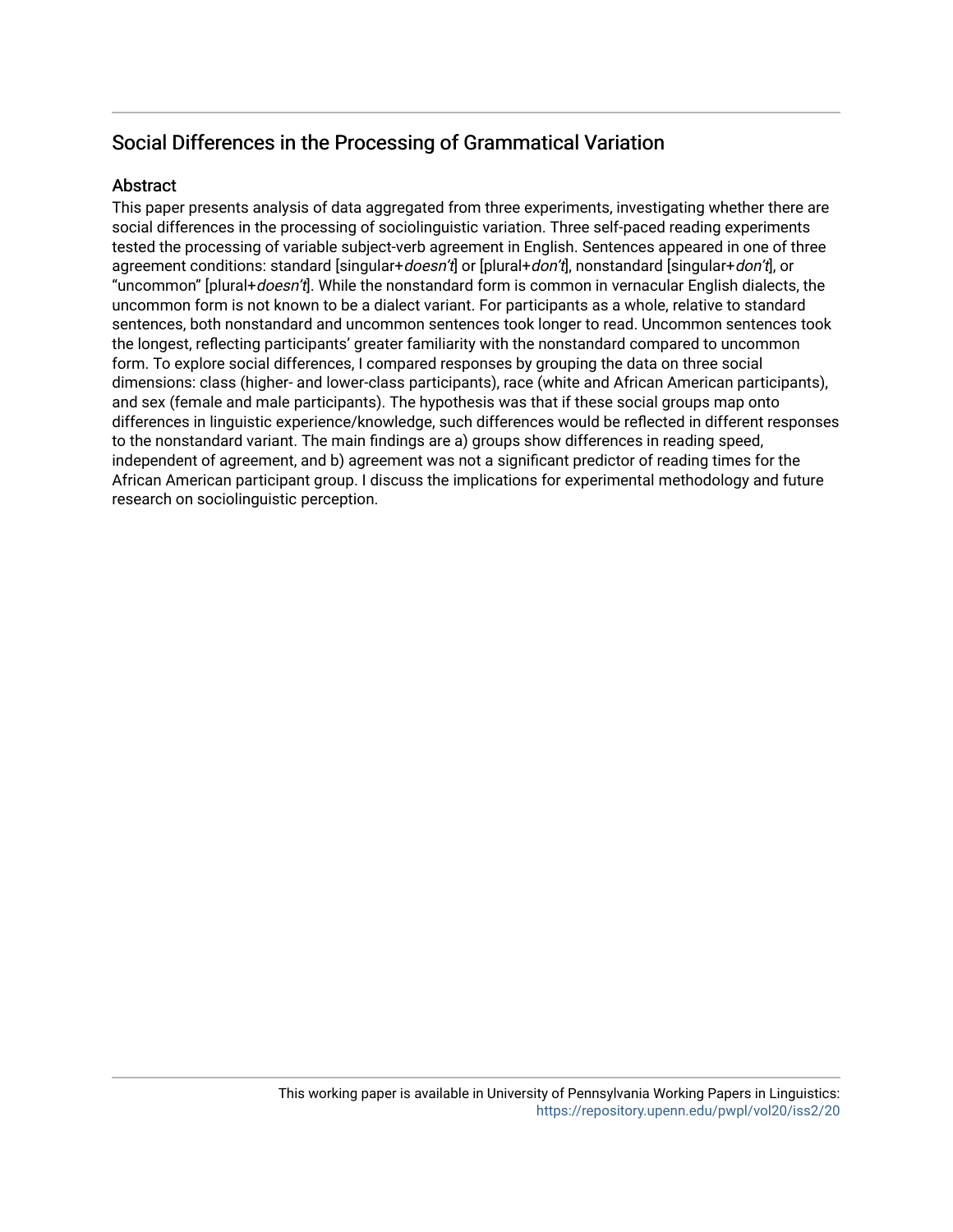#### **Social Differences in the Processing of Grammatical Variation**

Lauren Squires

#### **1 Introduction and Background**

The cognitive and perceptual dimensions of linguistic variation have recently developed into a major area of study, which I will broadly call sociolinguistic perception (Campbell-Kibler 2009). One aim of this research is to better understand speakers' knowledge of linguistic variation: How is knowledge of variation acquired and stored? Is there a social component? Is it similar at all levels of linguistic structure? A second, related aim is to shed light on how variation is accommodated during production and perception: Is variation disruptive or facilitative to processing? Are novel linguistic patterns ignored or stored? How are they categorized? What is the role of social information in processing? These are just some of the many questions that scholars have asked in this growing area of interest (see, e.g., Wolfram 1982, Campbell-Kibler 2009, Labov et al. 2011).

While much sociolinguistic perception research is grounded theoretically, for instance in exemplar theory or the idea of the sociolinguistic monitor, the present study's goals are largely empirical and exploratory. I present the results of three experiments testing how morphosyntactic variation—subject-verb agreement variability in English—is processed during sentence comprehension. My analysis aggregates the data from these experiments in order to explore demographic differences among participants. The question is whether social differences among perceivers differences that might reasonably be thought to relate to the linguistic variation in question—are related to differential processing patterns.

There is little research on how (morpho)syntactic sociolinguistic variation is processed, but there is a body of work within psycholinguistics that deals with syntactic variability in sentence comprehension. One key finding is that speakers face initial difficulty with unfamiliar syntactic structures, but can come to accommodate those structures fairly rapidly. For instance, Kaschak and Glenberg (2004) investigated processing of the regionally-specific [*need*+past participle] construction ("needs washed") among participants who were not from the dialect region where the construction is found. Participants had slower reading times for the dialect variant than the standard variant, but the effect dissipated with repeated exposure. Such a phenomenon has also been identified for more globally ungrammatical structures (that is, not dialect variants), known as a syntactic satiation effect (Luka and Barsalou 2005). Whether people in these studies were *learning* the new structures (in the sense of acquiring competence in producing them) or simply learning to *tolerate* them is an open question, but it is clear that less familiar syntactic structures are more difficult to process than familiar ones. Processing reflects familiarity; the further outside of one's own competence a dialect variant lies, the more difficult it will be to process.

Another relevant phenomenon is structural priming, whereby more recently experienced structures are more likely to be produced or perceived than less recent alternatives (for a review, see Pickering and Ferreira 2008). A structural priming effect has been found for the production and comprehension of syntactic alternatives that are more or less semantically equivalent (as are many sociolinguistic variants). Priming results indicate that sentence processing is somewhat expectation-based, and expectations can be shifted by recent input (Jaeger and Snider 2013). Thus, if a speaker has underlying knowledge of dialect variants for a particular variable, recent exposure to a less-frequent variant may boost the likelihood that the speaker will produce it or expect to encounter, even if it is not the "baseline" variant in the speaker's production (Squires 2013).

Finally, more recent work is showing that sentence processing is at least somewhat sensitive to features that are typically considered nonlinguistic, or social. Information that a listener has about who is talking can lead to differences in processing the same stimuli. For instance, Hanulíková et al. (2012) found that when listeners were cued to believe that a speaker was a nonnative speaker, their brains responded less strongly to grammatical errors than when they viewed the speaker as native. Kamide (2012) found support for talker specificity in structural priming: priming effects that are boosted when the personal information about the talker is held constant. There may be significant interplays between perceptions of social and linguistic stimuli, affecting how sociolinguistic variation is processed and how it is stored.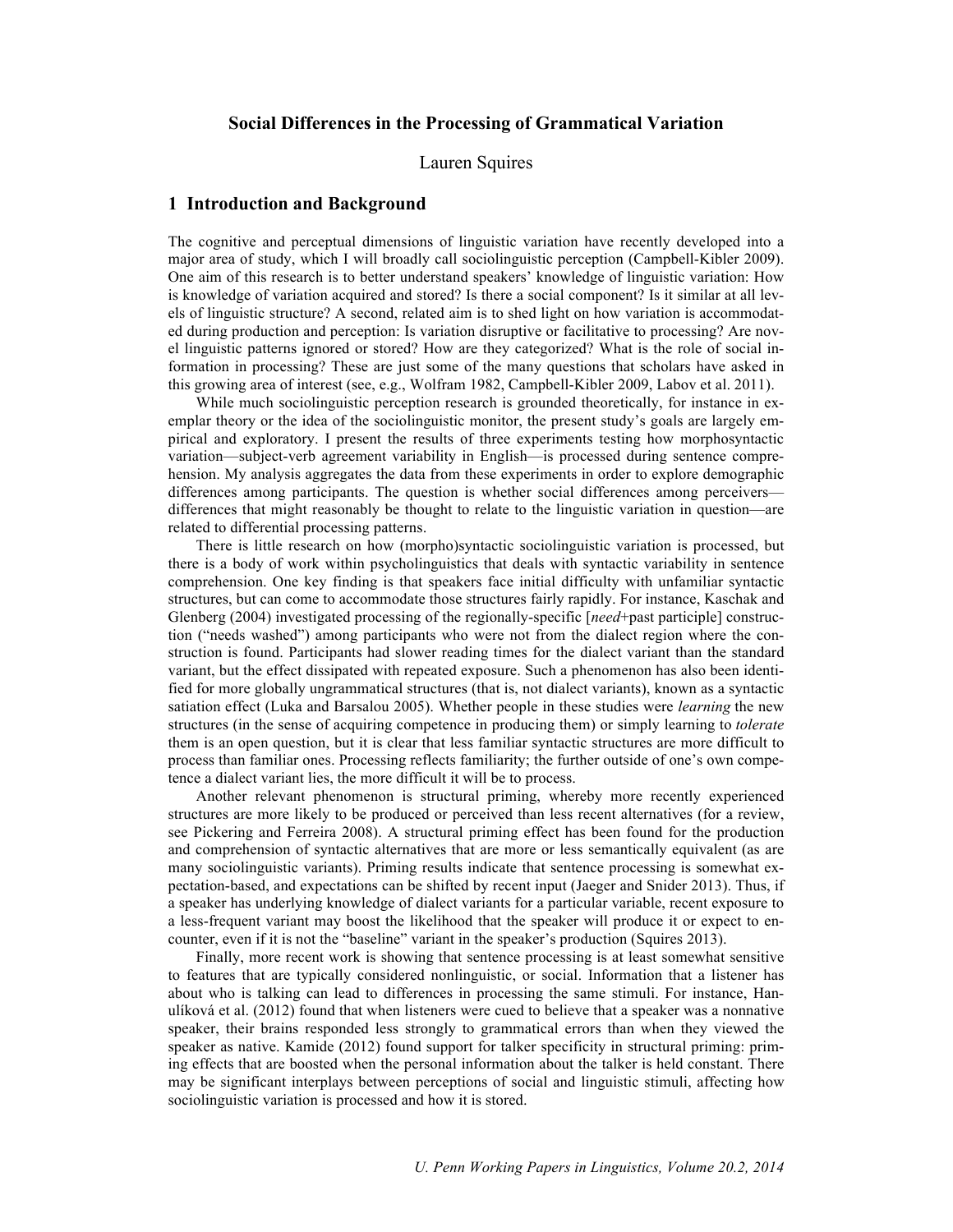The results of these prior inquiries, which by and large are not situated within the field of sociolinguistics, suggest three rough predictions regarding sociolinguistic variation:

- (1) a. Processing is gradiently sensitive to degrees of experience with variants, and is more difficult for variants outside of one's own baseline;
	- b. Processing depends on one's expectations about which variants are likely; and
	- c. Both linguistic and nonlinguistic information can affect expectations.

This study deals with (1a) and presents some starting points for more directly investigating (1b) and (1c). My study focuses on whether social differences correlate with processing differences, presumably due to different linguistic experience/knowledge between groups.

There is little research on social (rather than individual) differences in sentence processing. Bresnan and Ford (2010) conducted a self-paced reading experiment for sentences with the dative alternation, and found processing differences between Australian and US English speakers. These differences mirrored probabilistic facts about the structures used within either dialect, as measured by corpus frequencies; the participants' relative experiences with the two structures showed up in their processing sensitivities. In structural priming experiments testing the perception of two subject-verb agreement variables, I found that response patterns were different between lower- and upper-class participants (Squires 2013).

This study extends the research in several ways. First, I investigate the processing of a variable that is known to pattern socially within a large speech community (English speakers in the United States). Second, I use an on-line measure of sentence processing that is temporally sensitive (self-paced reading), rather than a choice or ratings task; this method potentially permits detection of very subtle differences between participants, and does not rely on metalinguistic judgments (though such judgments may be unavoidable; see discussion in Squires forthcoming).

#### **2 Method**

For this exploration, I aggregated the data from three self-paced reading experiments, which created a more diverse overall participant sample, enabling the exploration of social differences. The full experimental descriptions and experiment-specific analyses are in Squires 2014 and Squires forthcoming; I give an overview here.

Throughout each experiment, participants read sentences on a computer screen word-by-word at their own pace, pressing a button on a response box to proceed. Critical sentences contained the structure [NP+*don't/doesn't*], where the combination of number on the subject noun and auxiliary verb form was variable. Some sentences contained standard agreement, some contained nonstandard agreement, and some contained "uncommon" agreement, as exemplified in (2a-d):

| $(2)a$ . Standard (plural): | After eating, the turtles don't walk very fast.   |                        |               |  |
|-----------------------------|---------------------------------------------------|------------------------|---------------|--|
| b. Standard (singular):     | After eating, the turtle doesn't walk very fast.  |                        |               |  |
| c. Nonstandard:             | After eating, the turtle don't walk very fast.    |                        |               |  |
| d. Uncommon:                | After eating, the turtles doesn't walk very fast. |                        |               |  |
|                             |                                                   | $\overline{2}$         | $\mathcal{L}$ |  |
|                             |                                                   | noun don't verb verb+1 |               |  |
|                             |                                                   |                        |               |  |

The nonstandard variant [SG+*don't*], or "invariant *don't*," is common across varieties of English, including vernacular dialects of US English (see references in Squires 2013, 2014). In contrast, the "uncommon" form [PL+*doesn't*] is not known to be a dialect variant. It provides a way of testing prediction (1a) from above, by testing participants' processing of a structure they would likely have experienced but probably do not use themselves, versus one that they would likely neither use nor experience. There were four critical word regions within each sentence, labeled in (2): [1] the subject before *don't/doesn't* (noun); [2] *don't/doesn't* (don't); [3] the main verb following *don't/doesn't* (verb); and [4] the word following the main verb (verb+1).

Each experiment contained 64 target sentences with NP+*don't/doesn't* and 64 filler sentences, which were standard and did not contain *don't/doesn't*. There were periodic yes/no comprehension questions. The three experiments differed only in the total ratio of standard sentences to nonstand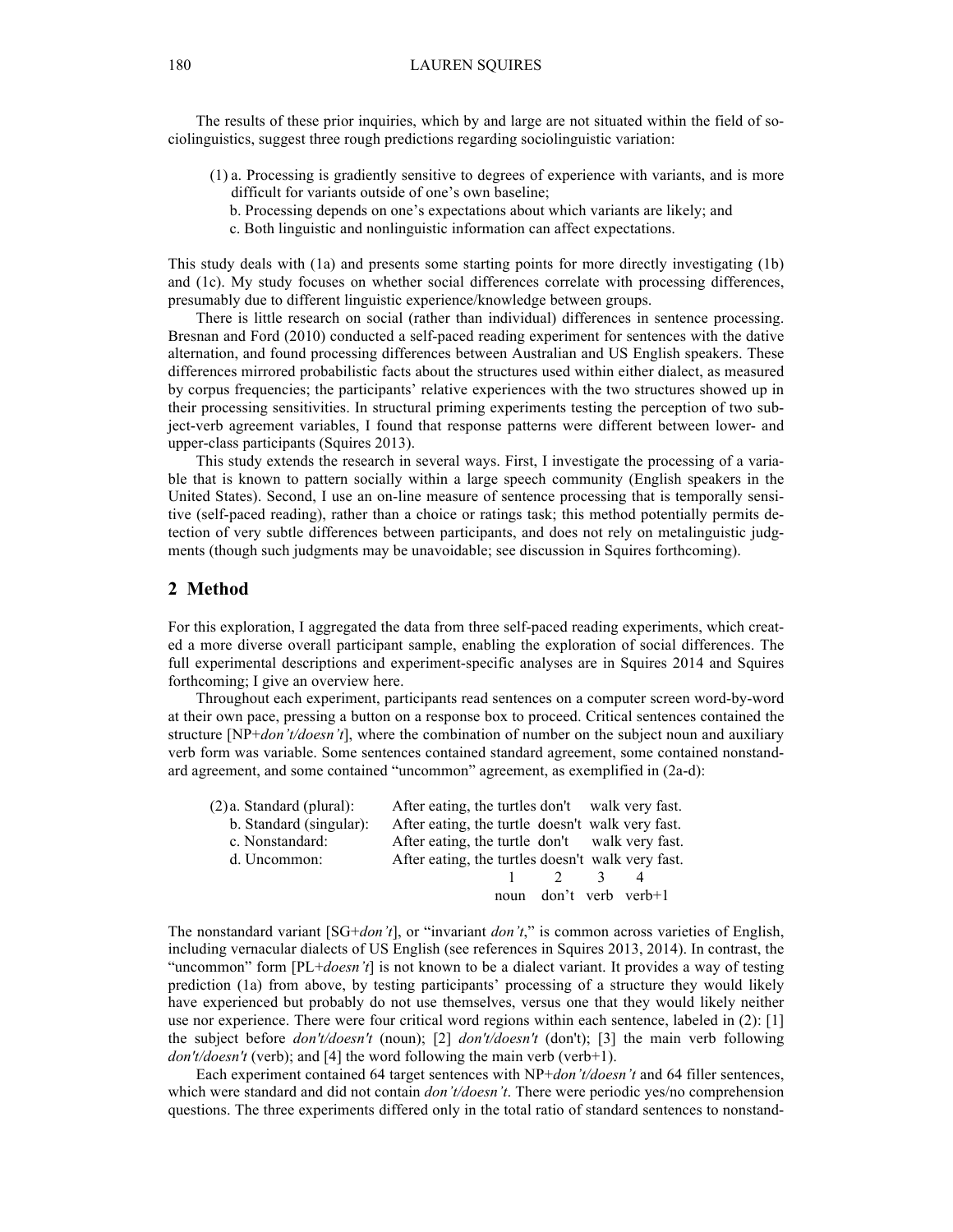ard and uncommon sentences: Version 1 contained 75% standard sentences; Version 2 contained 81% standard sentences, and Version 3 contained 94% standard sentences. See Squires (forthcoming) for discussion of this manipulation.

There were 112 total participants; all were undergraduate students in the US. A questionnaire at the end of the experiment asked demographic questions whose responses were used to group participants on three social dimensions: class, race/ethnicity, and sex. For the social class dimension, participants were grouped as higher-class if they reported having at least one parent or caregiver with a bachelor's degree. Table 1 lists the number of participants in each social category. Note that two participants' data were removed who reported having a reading disability, and six had data removed for not having English as their native language.

| <b>Social Dimension</b> |        | `lass | <b>Race/ethnicity</b> |                  |       | Sex  |        |  |
|-------------------------|--------|-------|-----------------------|------------------|-------|------|--------|--|
| <b>Social Category</b>  | Higher | Lower | White                 | African American | Other | Male | Female |  |
| <b>Participants</b>     |        |       | 82                    |                  |       |      |        |  |

Table 1: Number of participants in the aggregated dataset, by social category (104 total).

Note that the group sizes are unbalanced because they were not controlled for; it is for this reason that the analysis here can only be considered exploratory, hopefully encouraging more controlled future comparisons. With regards to race/ethnicity, only the white and African American groups are analyzed, due to the very small samples in the other categories.

I assumed as a baseline that all participants (as US university students) would have knowledge of the standard agreement patterns, and further, because of the nature of the laboratory setting and the use of written stimuli, that the standard forms were most expected. I also assumed that because of the prevalence of invariant *don't* in colloquial US English, most (if not all) participants would have experienced, but may not typically use, the nonstandard pattern. Finally, I assumed that participants neither knew nor used the uncommon form.

There were more specific predictions related to social categories, based on descriptive evidence about the social distribution of invariant *don't.* This feature cuts across vernacular regional and ethnic dialects, being more prevalent among lower-class than higher-class speakers (see Squires 2013, 2014). The feature is also prominent in African American English (Weldon 1994). In terms of gender, there is marginal evidence that invariant *don't* is more frequently used among men than women (Eisikovits 1991), in line with other nonstandard dialect features, but this is not well documented in the US. Based on this evidence, if there were group differences, I expected them to be as follows: lower-class, African American, and male participants would be less affected by the agreement differences—that is, have their reading times slowed less—than higher-class, white, and female participants. Such a hypothesis rests on the assumption that participants' identification within a social category meaningfully indexes their sociolinguistic experience, and I acknowledge that such an assumption is problematic. Future work should more systematically test processing amongst participants whose sociolinguistic experiences are demonstrably variable.

#### **3 Results**

#### **3.1 All Participants**

The mean reading times for all participants are depicted in Figure 1 (observations over 2000 ms and under 30 ms were removed as outliers). Because *don't/doesn't* is the word at which the agreement form becomes apparent, I conduct statistical analyses for the don't, verb, and verb+1 regions (2, 3, and 4 in the figures). For these regions, the fastest response times were for standard sentences, the slowest were for uncommon sentences, and nonstandard sentences were intermediate.

I verified the significance of agreement in the aggregated dataset by building separate mixedeffects linear regression models for each of these three critical word regions. I used a model comparison procedure. I began with a model that included four terms: the fixed effects of experiment and experimental block; and random intercept effects for subjects and items. From this base model, I tested the effect of agreement via chi-square, comparing the models with and without agreement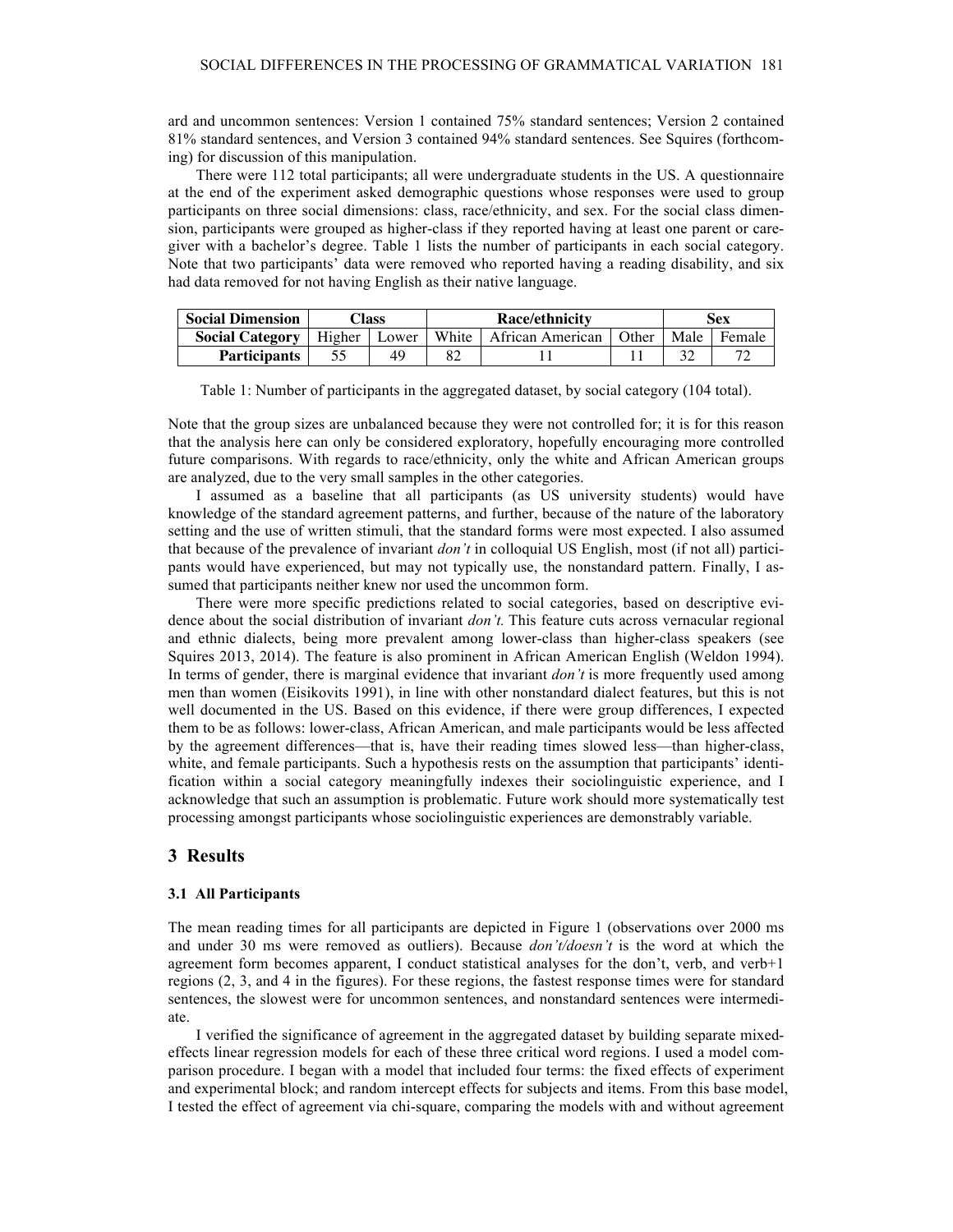as a predictor. Agreement was a significant predictor of reading times at all three regions: don't  $(X^2(9) = 67.899, p < 001)$ , verb  $(X^2(9) = 170.08, p < 001)$ , and verb+1  $(X^2(9) = 24.25, p < 001)$ . The summarized regression models are presented in Table 2. The reference level for agreement is standard, thus the model estimates show that the nonstandard and uncommon sentences had longer reading times than standard sentences. The divergence was largest for the uncommon sentences.



Figure 1: Mean reading times for complete dataset, by word region and agreement. (Word region 1  $=$  noun,  $2 =$  don't,  $3 =$  verb,  $4 =$  verb+1).

| <b>Word Region</b>    | <b>Factor Level</b>   | <b>Estimate</b> | <b>SE</b> | t value   | <b>p</b> value |
|-----------------------|-----------------------|-----------------|-----------|-----------|----------------|
| don't                 | Intercept             | 485.177         | 17.727    | 27.369    | < .001         |
|                       | Experiment-Version2   | 18.931          | 24.835    | .762      |                |
|                       | Experiment-Version3   | 40.364          | 25.567    | 1.579     |                |
|                       | <b>Block</b>          | $-39.618$       | 2.034     | $-19.476$ | < .001         |
|                       | Agreement-Nonstandard | 18.475          | 5.819     | 3.175     | < 0.01         |
|                       | Agreement-Uncommon    | 48.051          | 5.833     | 8.238     | < .001         |
| verb                  | Intercept             | 488.028         | 16.954    | 28.786    | < .001         |
|                       | Experiment-Version2   | 13.798          | 23.551    | .586      |                |
|                       | Experiment-Version3   | 48.253          | 24.251    | 1.99      | ${<}05$        |
|                       | <b>Block</b>          | $-42.637$       | 2.051     | $-20.790$ | < .001         |
|                       | Agreement-Nonstandard | 38.980          | 5.865     | 6.646     | < .001         |
|                       | Agreement-Uncommon    | 75.561          | 5.870     | 12.873    | < .001         |
| $verb+1$<br>Intercept |                       | 489.066         | 18.332    | 26.678    | < .001         |
|                       | Experiment-Version2   | 24.972          | 22.612    | 1.104     |                |
|                       | Experiment-Version3   | 57.801          | 23.301    | 2.481     | ${<}05$        |
|                       | <b>Block</b>          | $-37.977$       | 2.337     | $-16.250$ | < .001         |
|                       | Agreement-Nonstandard | 17.262          | 6.380     | 2.705     | < 01           |
|                       | Agreement-Uncommon    | 30.037          | 6.379     | 4.709     | < .001         |

Table 2: Summary of regression analyses for complete dataset.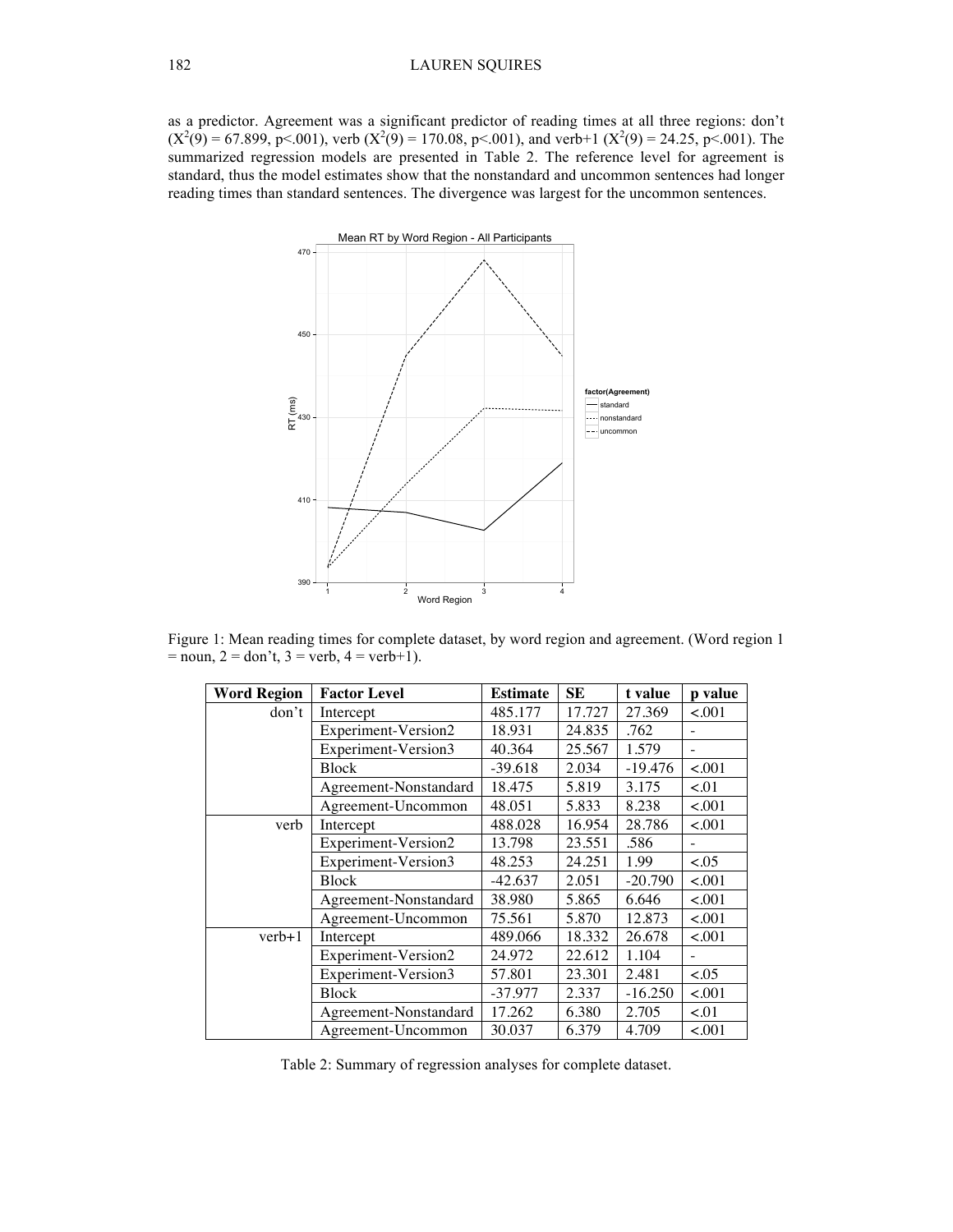These results fit the general predictions for this population as a whole: Standard sentences were read fastest, uncommon sentences were read slowest, and nonstandard sentences were intermediate. This effect began as early as the auxiliary *don't/doesn't* and continued to the second subsequent word. The following sections present an exploration into differences between social categories of participants. For each social factor, first I test whether it is a significant predictor of reading times between groups for the full dataset. Then, I separate the data by social category to test for the agreement effect.

#### **3.2 Class**

Figure 2 shows response times divided into higher-class participants (55) and lower-class participants (49). Lower-class participants had longer reading times than higher-class participants. I used model comparison to test the significance of this difference for all reading times conflated across the four word regions. I began with a model including the fixed effects of experiment, block, and agreement and a random intercept effect for items (I did not include a random effect of subjects, since social class is a subject-level effect). Then I added class as a fixed effect and compared the models. Class significantly improved the model  $(X^2(9)=196.41, p<.001)$ , with the lower-class factor level predicting longer reading times (estimate= $32.496$ , SE= $2.315$ , t= $14.04$ , p< $.001$ ).



Figure 2: Reading times divided by participants' social class.

Next, I divided the data and conducted model comparisons separately for the three critical word regions, for each group. In each case, the beginning model had fixed effects of experiment and block and random intercept effects for subjects and items. Agreement was added as a fixed effect and the models were compared. If adding agreement produced a significantly better model at the p<.05 level, it was retained in the model. Due to space limitations, I do not present the full model summaries here, but rather simply show which factor levels predicted significantly longer reading times than standard agreement, in Table 3. Interested readers may contact me for the complete model summaries.

For both groups, agreement was significant at all three word region. At the verb+1 region, the nonstandard sentences were not significantly longer than standard sentences for the higher-class group, though they were for the lower-class group. Thus, apart from raw reading time differences,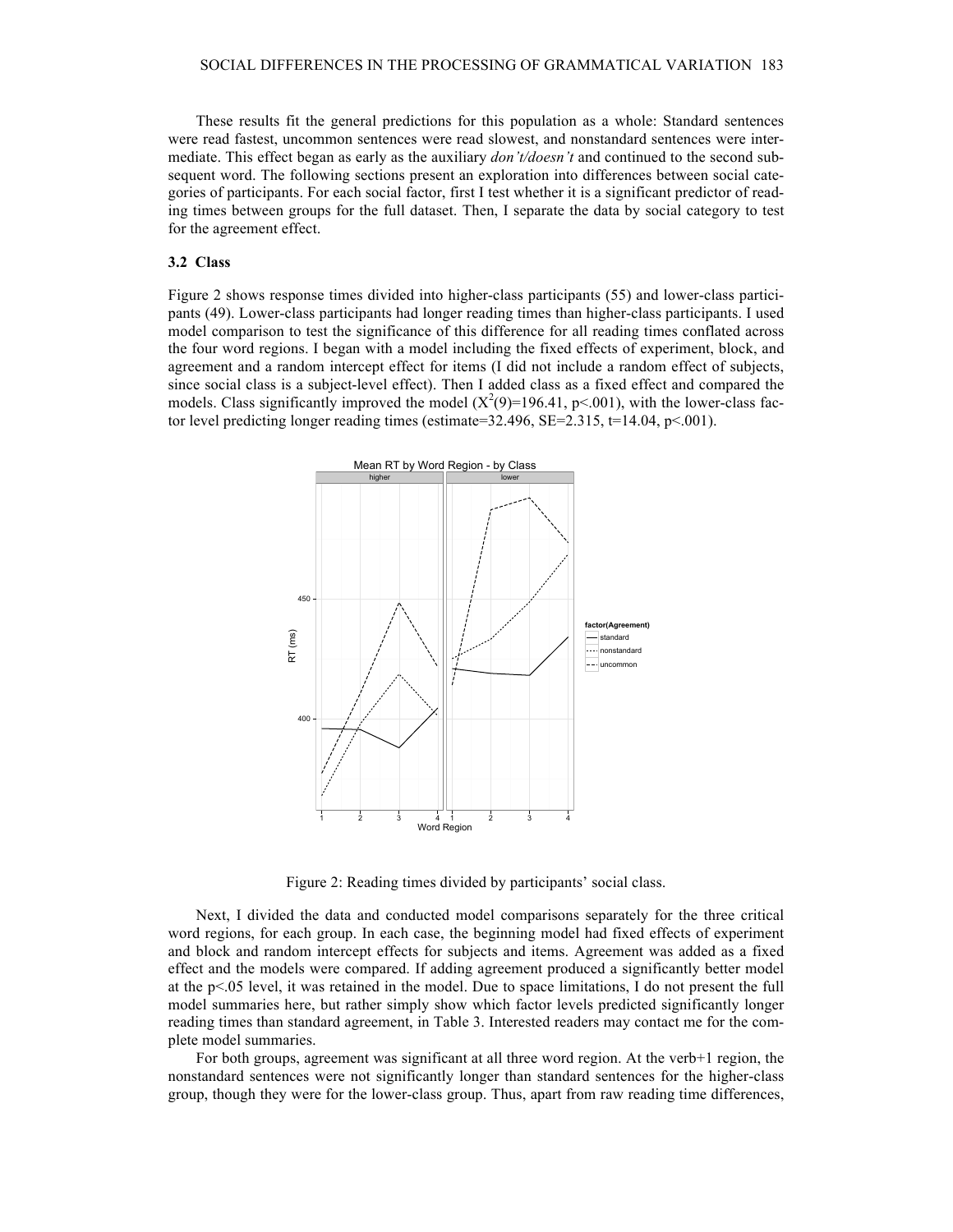sensitivity to nonstandard agreement may be slightly higher for the lower-class participants. This is contrary to the hypothesis that lower-class participants might be less sensitive to nonstandard agreement, if they had more experience with this form (though it may nonetheless reflect surprisal at encountering the form in writing in a university laboratory setting).

|        | don't       |          | verb        |          | $verb+1$    |          |
|--------|-------------|----------|-------------|----------|-------------|----------|
|        | nonstandard | uncommon | nonstandard | uncommon | nonstandard | uncommon |
| Lower  | 0.05        | <.001    | <.001       | <.001    | $\leq 0.$   | <.01     |
| Higher | .05         | <.001    | :.001       | 100.>    |             | 001.>    |

Table 3: Statistical significance of agreement for lower- and higher-class participants.

#### **3.3 Race/Ethnicity**

I followed the same procedures to compare the responses of white (82) and African American (11) participants. As shown in Figure 3, African American participants had longer reading times than white participants. This effect was significant  $(X^2(9)=130.97, p<.001$ ; estimate=-45.041, SE=3.931,  $t=11.46$ ,  $p<.001$ ).



Figure 3: Reading times divided by participants' race/ethnicity.

Table 4 summarizes statistical significance for the effect of agreement for the two groups. While agreement was a significant predictor at every word region for the white participant group, the effect of agreement was not significant at the p<.05 level for the African American participant group. While the lack of significance could be due to lower statistical power because of the smaller sample size of African American participants, testing for agreement with much smaller subsets of participants from the other ethnoracial categories did reveal significant effects, so it does not appear to be due to sample size.

African Americans' lesser sensitivity to the nonstandard form [singular+*don't*] was predicted, on the assumption that African American participants may have had more experience with AAE, a dialect in which this form is common. In particular, at the verb and verb+1 regions, the mean reading time for the nonstandard and standard sentences are nearly the same for African American participants. In comparison, the mean reading time for the uncommon form is visibly longer at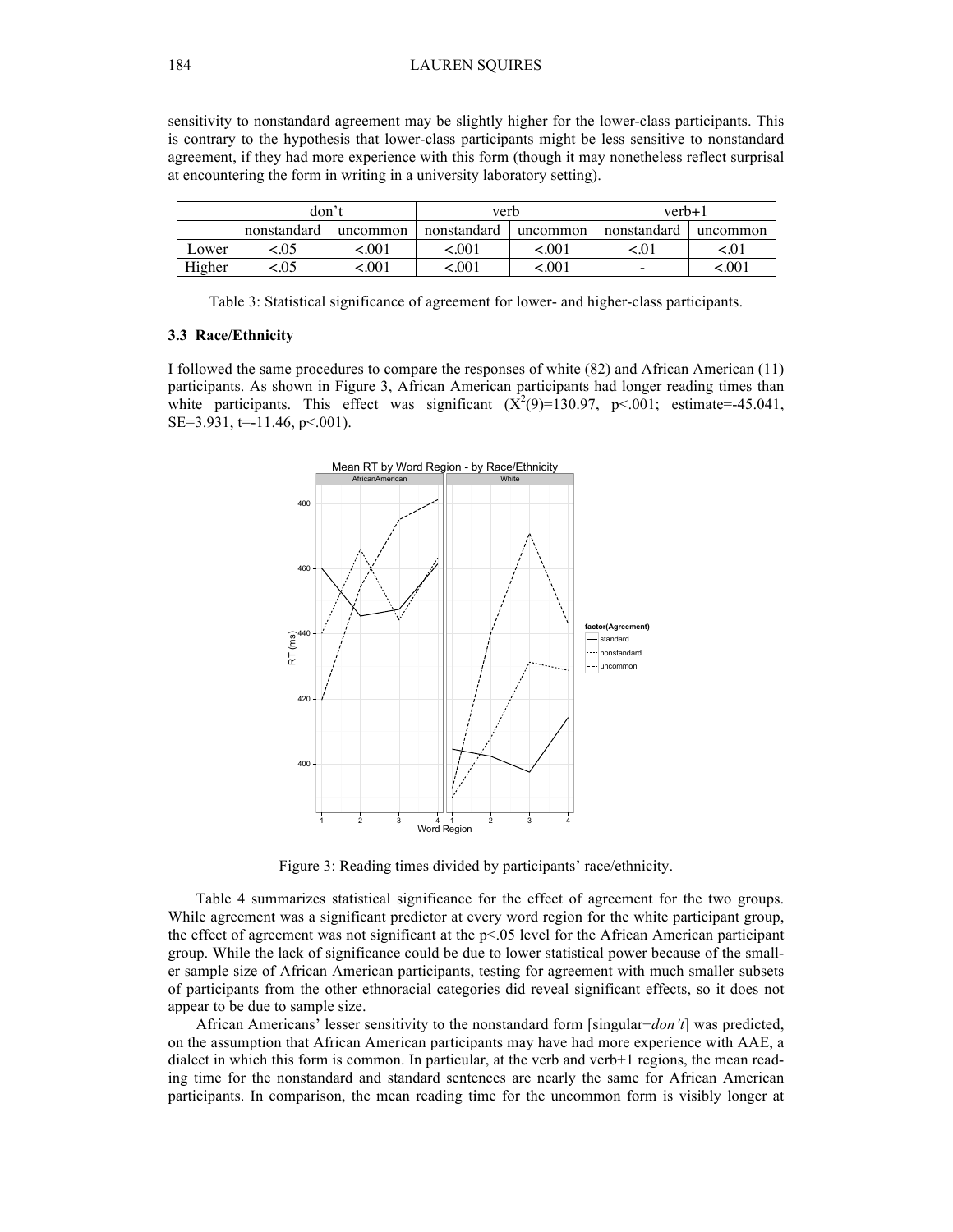these two regions, yet this effect also did not reach statistical significance—which was not expected. It is possible that the overall longer reading times created greater overall variability in the data of African American participants, making subtle effects difficult to detect.

|          | don't                    |          | verb        |                          | $verb+1$    |          |  |
|----------|--------------------------|----------|-------------|--------------------------|-------------|----------|--|
|          | nonstandard              | uncommon | nonstandard | uncommon                 | nonstandard | uncommon |  |
| White    | .05                      | ${<}001$ | ${<}001$    | $\leq 001$               |             | $.00\,$  |  |
| African  | $\overline{\phantom{0}}$ |          |             | $\overline{\phantom{a}}$ |             |          |  |
| American |                          |          |             |                          |             |          |  |

Table 4: Statistical significance of agreement for white and African American participants.

#### **3.4 Sex**

Finally, I compared the responses of females (72) and males (32). As shown in Figure 4, males had faster reading times than females  $(X^2(9)=244.99, p<.001$ ; estimate=-38.91, SE=2.480, t=-15.69, p<.001).



Figure 4: Reading times divided by participant sex.

As summarized in Table 5, agreement was a significant predictor for both groups at all three word regions. However, at the verb+1 region, nonstandard agreement did not produce significantly longer reading times for males, whereas it did for females. Also, the effect of uncommon agreement is more highly significant for the female group at the don't and verb+1 regions.

|        | don't       |          | verb        |          | $verb+1$    |          |
|--------|-------------|----------|-------------|----------|-------------|----------|
|        | nonstandard | uncommon | nonstandard | uncommon | nonstandard | uncommon |
| Female | 05.>        | 100.>    | 100.>       | 001.>    | <.0.        | :.001    |
| Male   | :.05        | :.05     | < 001       | 001.>    |             |          |

Table 5: Statistical significance of agreement for male and female participants.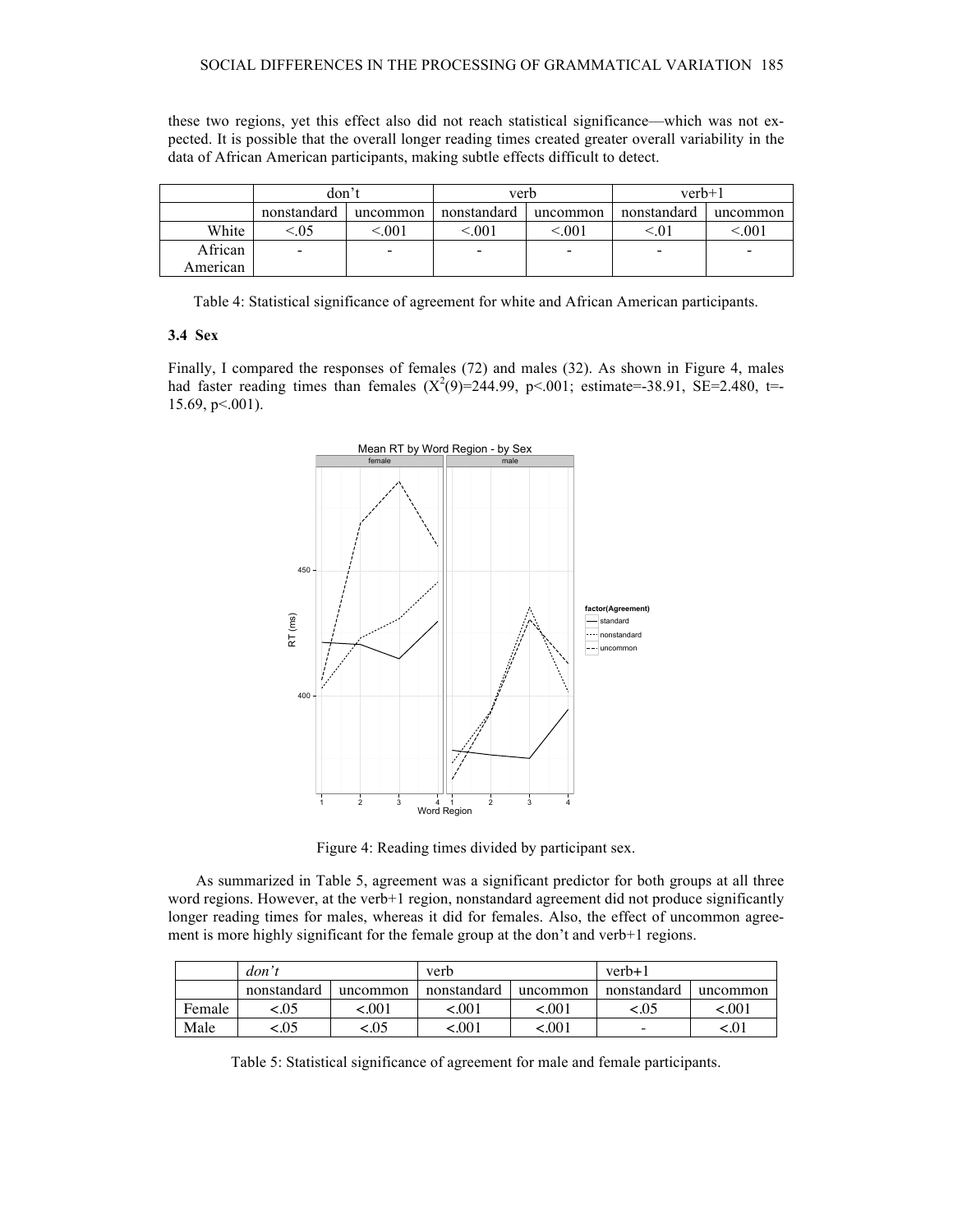### **4 Discussion**

The guiding logic of these analyses was that social group differences might index participants' differing linguistic experience/knowledge, which would lead to differences in processing grammatical variation. Viewing the participants as a uniform group, nonstandard and "uncommon" agreement led to longer reading times than standard agreement. Separating the data based on social dimensions revealed some differences between groups, not all of which were expected.

First, there were significant differences in overall reading times in all group comparisons. Higher-class participants read faster than lower-class participants, white participants read faster than African American participants, and male participants read faster than female participants. These reading time differences were independent of the effect of agreement on reading. Though examining general reading speed was not the primary goal of this study, the results warrant consideration, as they were not anticipated. Research has shown that reading skill varies with socioeconomic status, race/ethnicity, and sex. My results seem to mirror the well-known "achievement gap" present in American education: students with lower socioeconomic status and who are in racial minority groups tend to have lower reading/literacy abilities (Seidenberg 2013, Terry et al. 2012). As Seidenberg (2013) points out, the relationship between these social dimensions and reading is complex, with multiple factors at play; and of course, these are generalizations about individuals within extremely diverse groups. Interestingly, Seidenberg proposes that language itself (as in dialect) could be a major contributor to the persistence of the reading achievement gap between whites and African Americans—essentially because AAE speakers are expected to read Standard English, and the two dialects map differently to standard written representations. My findings regarding race/ethnicity and social class would seem to fall in line with these generalities, if slower reading time is indicative of more global reading skill or ability.

However, the majority of research on this topic has been done with young children or adolescents, not the adult college students of my population—there is very little work on reading speed, ability, or comprehension among literate adults in general (Lewandowski et al. 2003). I have not found any literature regarding reading time differences of adults in terms of social class or race/ethnicity. More educated people have been found to have faster processing speed (Roivainen 2011), but this is not specific to reading. What is interesting in terms of the results of this sample is that despite the social differences I've explored here, all participants were nonetheless college students at four-year American universities. Saint-Aubin et al. (2012) suggest that college students represent a fairly homogeneous population in terms of reading skill; hence, the differences found here are even more intriguing, and it is unclear what they actually represent.

Additionally, the finding that females read more slowly than males is counter to much of the reading research, which shows higher verbal and reading skills for females (e.g., Roivainen 2011, Hannon 2014), including faster reading rates (Saint-Aubin et al. 2012). It is possible that what I've been calling *reading time* differences may be somewhat simpler *reaction time* differences, as it has also been found that males have faster task reaction times (Adam et al. 1999). This may partly be mediated by males' greater propensity to have played computer games (McPherson and Burns 2008), and therefore a product of greater practice with the motor component of computerized speeded tasks. It has also been suggested that women complete verbal experimental tasks more strategically, prioritizing accuracy over speed (Saint-Aubin et al. 2012). There may be task strategies or other task-related factors behind the differences seen here, and this could be the case for the other social groupings (class and race/ethnicity) as well.

The reading speed differences indicate that caution should be taken in interpreting the agreement effect differences, since group-level reading time differences could be a confound to understanding true group-level differences in processing variation, and since reading time differences may not actually reflect reading comprehension differences. Nonetheless, there were two compelling differences in the effect of agreement between groups. First, the most dramatic was between African American participants, whose responses were not predicted by agreement, and white participants, whose responses were predicted by agreement. This implies that African American participants may have had more previous experience with (knowledge of) agreement variability; this was predicted. Other research has shown that comprehension mirrors competence, in that child speakers of African American English do not readily interpret morphemes that are part of Standard English grammar (Beyer and Kam 2011). Yet the fact that not even the uncommon form reached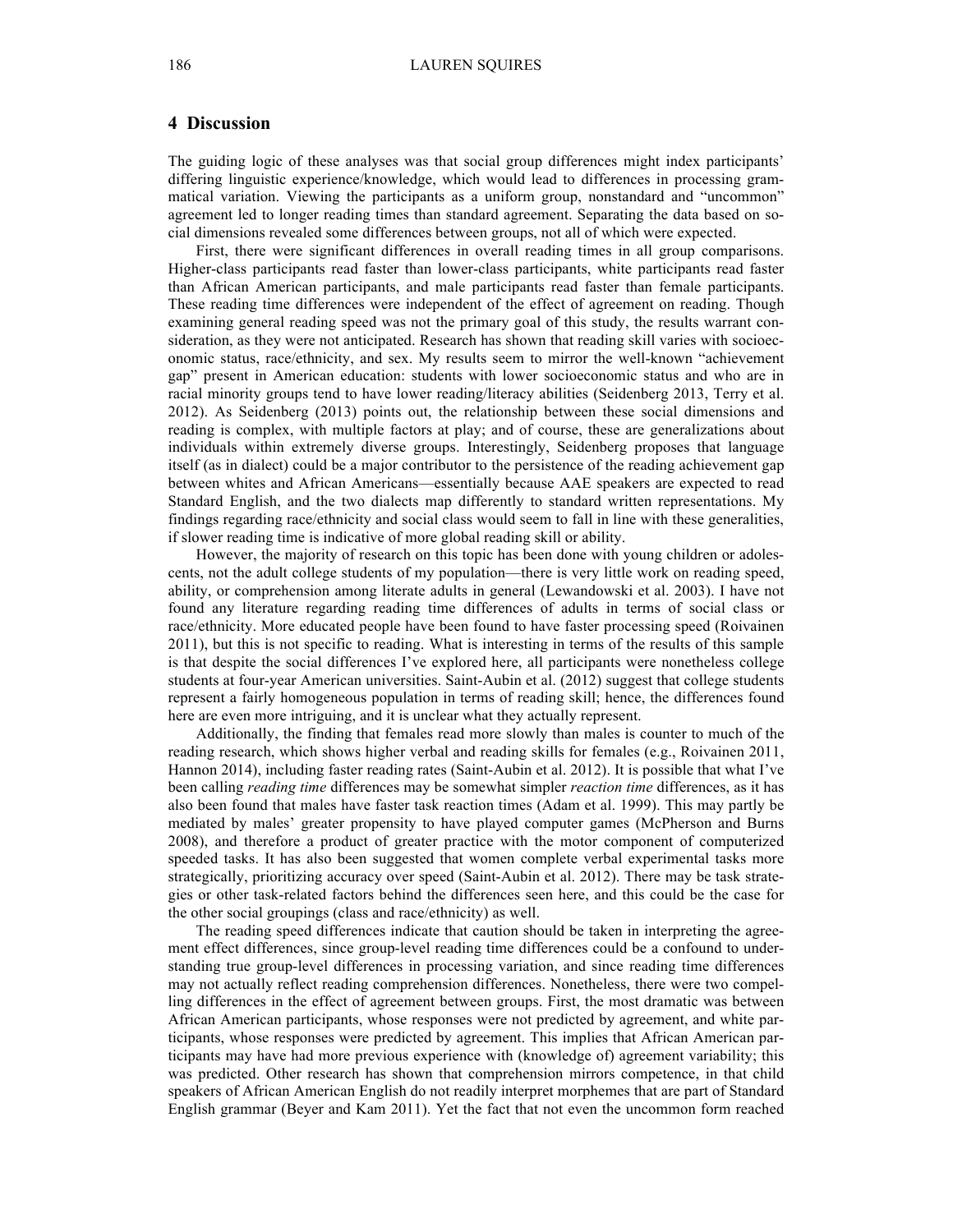significance for this group was surprising. Again though, we have little knowledge of how *adult*  speakers, who have a much broader range of experiences, comprehend variable forms. The present study contributes to that effort, though a much larger sample size would be needed to interpret these results as anything more than suggestive.

Second, the differences between groups showed up in the same word regions across the class and sex analyses, speaking to the time-course of variation's effect on processing. Comprehensively, the verb region showed the most reliable effects: both nonstandard and uncommon agreement were significantly longer than standard agreement at the  $p<.001$  level, for all participant groups except African Americans. Effects at the surrounding regions—don't and verb+1—were less consistent. In particular, at the verb+1 region, for higher-class and male participants, only uncommon agreement remained different from standard; whereas for lower-class and female participants, nonstandard agreement also took longer. Thus, uncommon agreement seems to lead to the longestlasting disruption effect, with the effect of nonstandard agreement more quickly dissipating for some participants. The groups of speakers who did continue to be affected by nonstandard agreement was somewhat surprising, however: based on the hypotheses set out above, it should be lower-class speakers who are less sensitive to the nonstandard variant, yet it was these participants who continued showing the effect two words after the auxiliary verb. It could be that my measure of class does not get at real class/status differences, or that even people who have experience/knowledge with the form are surprised to see it in print, in a university setting. The roles of different sources of expectation will be important to consider in future work.

As stated at the outset, these analyses were exploratory, and should be taken to point the way toward future research on processing and variation. For instance, it is possible that the measure of reading time does not reflect the same things in all participants. My method was assumed to measure the impact of variable forms on processing. I considered the effect of agreement to represent departure from one's processing baseline—the most-expected linguistic form. However, some of the differences found might have to do with differing task performance or strategy, rather than baseline (especially the gender difference). It will be important to develop more sophisticated ways of tapping into processing baselines, and controlling for processing strategies. Additionally, it would be useful to explore which sociolinguistic experiences and contextual factors affect processing baselines and expectations, and which do not. In this vein, another possibility to explore is that the verb+1 region results, inconsistent as they were across groups, reflect *recovery* from disruption rather than disruption itself. Perhaps the participants who were not affected by agreement at the verb+1 were not experiencing a lesser disruption, but rather a faster recovery. Such differences could play a role in how individuals deal with variation upon encountering it.

One particularly important methodological task is to develop ways of diagnosing dialect experience that go beyond inferences from social properties. Moreover, even production measures would not be able to tell us the level of dialect familiarity participants come into an experimental setting with. As has been shown in multiple studies, increasing structural familiarity alone repeated exposure—leads to a growing acceptance of structures as grammatical. Presumably processing baselines are formed both from one's production grammar and from what they know or expect about forms that they have some knowledge of but don't (or rarely) produce. A comprehensive understanding of how variation is processed will take into account both production and more passive knowledge/familiarity, in addition to sociolinguistic attitudes, which were not dealt with at all here.

Finally, self-paced reading has led to many important psycholinguistic discoveries, and thus it is a promising method to use to investigate sociolinguistic processing. However, it is inevitably confounded with (mediated by) reading skill and expectations of what is written (e.g., Standard English). Other methods that use listening paradigms and different response mechanisms will allow us to gather more evidence and make stronger conclusions, as would diversifying the participant populations from whom we gather evidence.

#### **References**

Adam, Jos J. 1999. Gender differences in choice reaction time: evidence for differential strategies. *Ergonomics* 42:327–335.